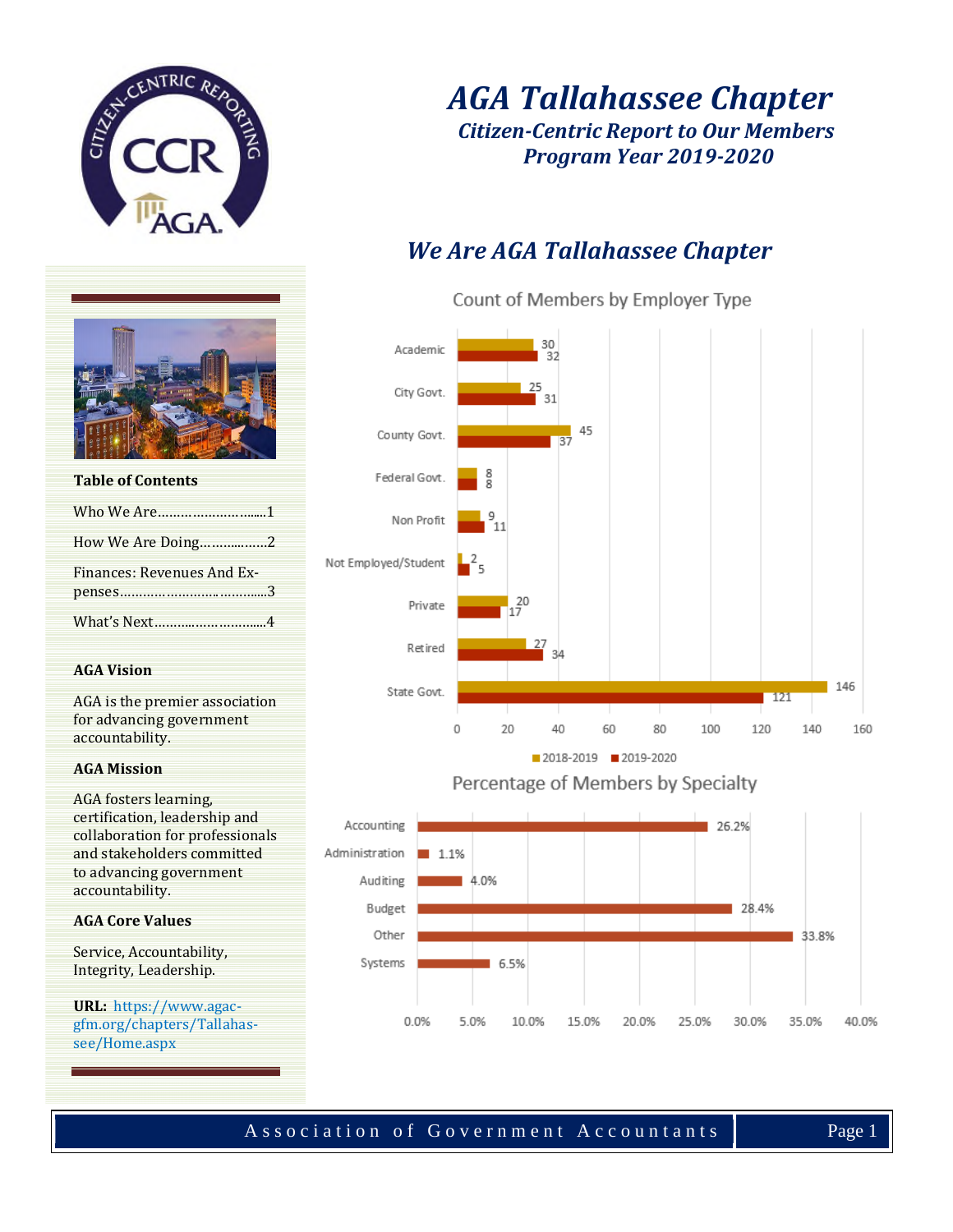# How We Are Doing

#### **Strategic Goals:**

Provide members with quality programs, products and services

Provide continuing education to meet the changing needs of the government accountability profession

Provide opportunities for members to serve the chapter and gain leadership experience

Promote AGA's CGFM program

Promote community service

Increase membership

#### **Significant Accomplishments:**

Education

Community Service

Developing Future **Leaders** 

### *Education*

AGA Tallahassee provides relevant educational and training opportunities for both members and non-members. In total, the chapter sponsored training events that offered **39 CPE hrs.**

|                                        |                              | Per    | <b>CPE</b>          | <b>Total</b>    |
|----------------------------------------|------------------------------|--------|---------------------|-----------------|
| <b>Educational Opportunity</b>         | <b>Dates</b>                 | Year   | Credit(s)           | <b>CPE/Year</b> |
| <b>Chapter Luncheons</b>               | <b>Monthly (Sept - June)</b> | 8 Days | 1 CPE hour          | 8               |
| <b>Chapter Hosted Webinars</b>         | Monthly (Sept - June)        | 4 Days | 2 CPE hours         | 8               |
| <b>CGFM Training (Exams 1 &amp; 3)</b> | <b>October</b>               | 2 Days | <b>15 CPE hours</b> | 15              |
| <b>Government Training Event</b>       | February                     | 2 Days | 15 CPE hours        | 15              |
| <b>Members One Day Training Event</b>  | May                          | 1 Day  | 8 CPE hours         | 8               |

### *Community Service*



| <b>Community Service Events</b>                             | <b>Month</b>      |
|-------------------------------------------------------------|-------------------|
| <b>Ronald McDonald House</b>                                | <b>Year Round</b> |
| <b>Ronald McDonald House - Holiday Dinners for Families</b> | Nov/Dec           |
| Elder Care Service - Elder Elf Program                      | December/April    |
| National Cemetery for "Wreaths across America"              | December          |
| <b>WFSU (Public Radio) - Spring Pledge Drive</b>            | <b>March</b>      |

### *Developing Future Leaders*

We take pride in the leadership opportunities our chapter provides. We focus on leadership opportunities in our annual government training event to empower members to step up and serve an active role in the training. Their successes and experiences in these endeavors better prepare them to seek out leadership opportunities not only within our chapter, but also in their careers. Their efforts do not go unnoticed. To encourage each other, the Tallahassee Chapter offers scholarships and awards.

### **Academic Scholarships Offered Value**

**TWO – Academic Scholarships for Part-Time & Full-Time Study \$2,000**

#### **Awards**

**Advancing Government Accountability Award**

**Excellence in Government Leadership Award**

**Emerging Government Leader Award**

#### Association of Government Accountants Page 2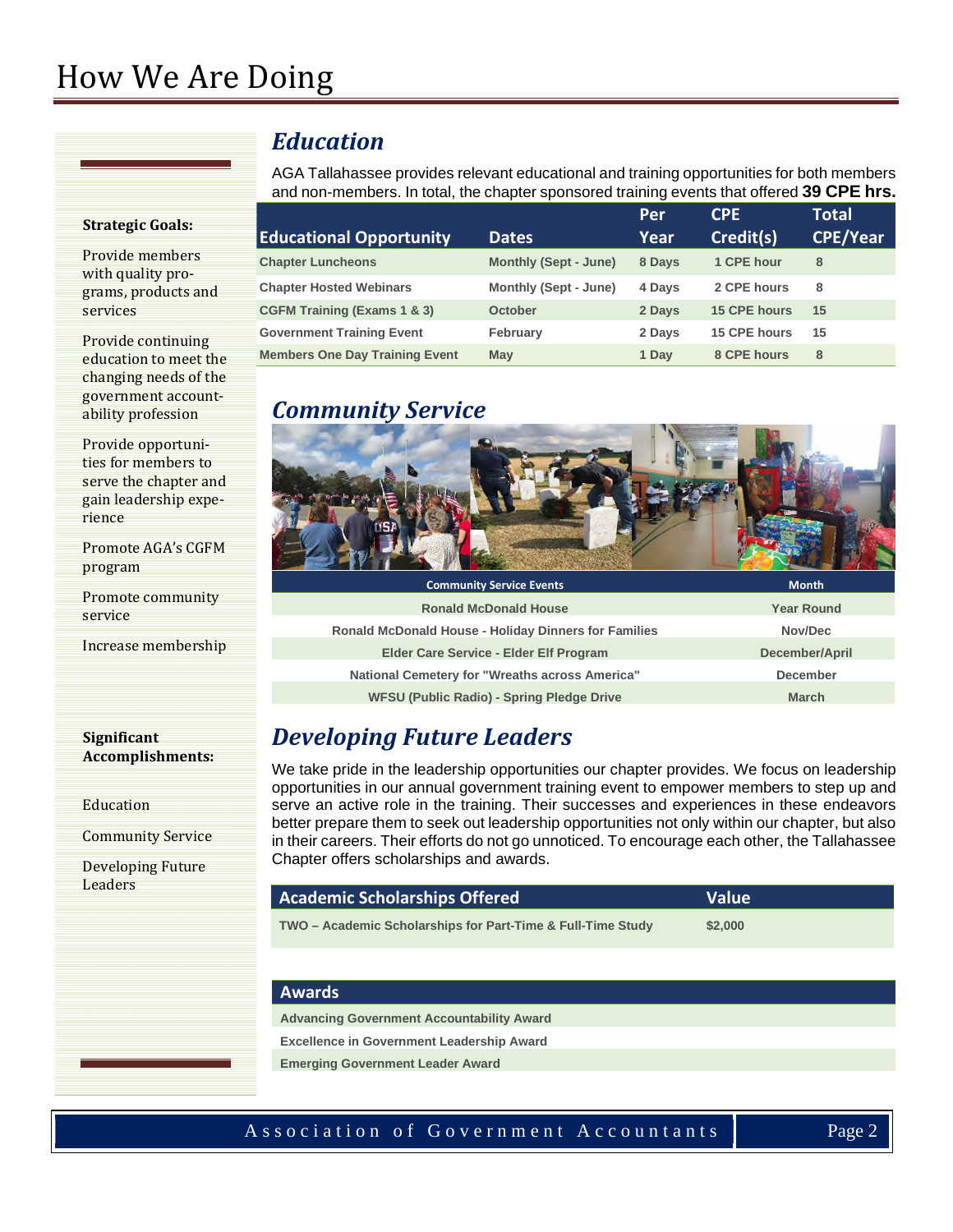### *Revenues:*

| <b>Revenue Sources</b>                            |           |           |  |  |
|---------------------------------------------------|-----------|-----------|--|--|
| Income                                            | 2019-2020 | 2018-2019 |  |  |
| Governmental Training Event Registration Receipts | 70,480    | 69,865    |  |  |
| <b>CGFM Receipts</b>                              | 3,300     | 5,850     |  |  |
| Luncheon Receipts                                 | 2,030     | 3,575     |  |  |
| Governmental Training Event Exhibitor Receipts    | 3,000     | 4,340     |  |  |
| <b>National Dues</b>                              | 427       | 1,211     |  |  |
| Local Chapter Dues                                | 717       | 956       |  |  |
| Miscellaneous Income                              | 65        | 54        |  |  |
| <b>Webinar Receipts</b>                           | 435       | 345       |  |  |
| Total                                             | 80,454    | 87,403    |  |  |



### *Expenses:*

|                                              | <b>Expenses</b> |           |  |
|----------------------------------------------|-----------------|-----------|--|
| <b>Expenses</b>                              | 2019-2020       | 2018-2019 |  |
| <b>Total GTE - Annual Event</b>              | 41,897          | 41,190    |  |
| <b>Total Luncheon Meetings</b>               | 4,910           | 9,847     |  |
| <b>Total CGFM Training</b>                   | 9,480           | 9,391     |  |
| <b>Total General Administrative Expenses</b> | 5,791           | 5,471     |  |
| <b>Total AGA National Expenses</b>           | 1,043           | 1,516     |  |
| <b>Total Webinar Meetings</b>                | 1,158           | 780       |  |
| <b>Total Other Program Activities</b>        | 2,038           | 166       |  |
| <b>Total Other Expenses</b>                  | 0               | 0         |  |
| Total                                        | 66.317          | 68,361    |  |



# **FINANCIAL POSITION - ASSETS**